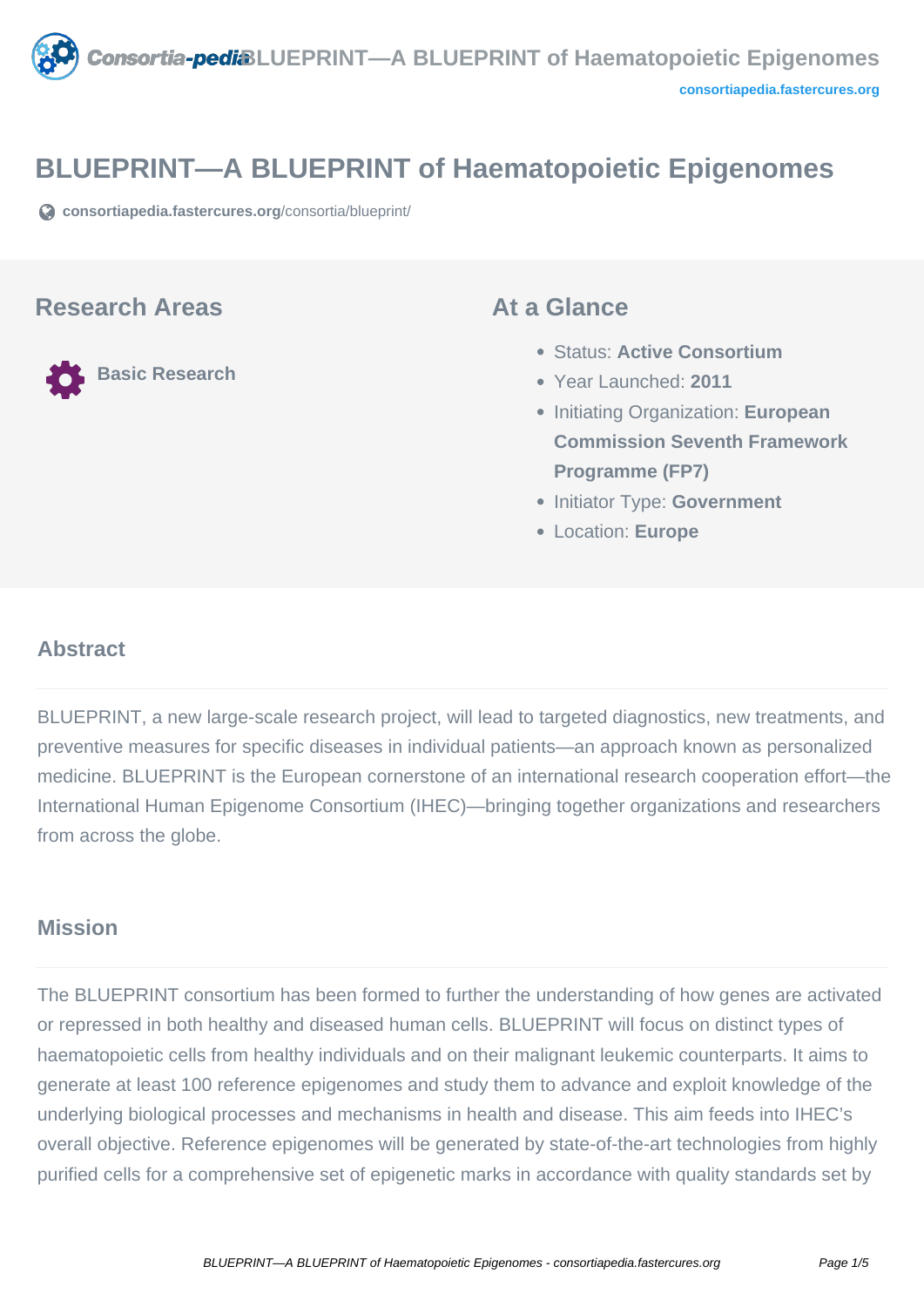

IHEC.

 This resource-generating activity will be complemented by hypothesis-driven research into bloodbased diseases, including common leukemias and autoimmune disease (Type 1 diabetes), by discovery and validation of epigenetic markers for diagnostic use and by epigenetic target identification. Because epigenetic changes are reversible, they can be targets for the development of novel and more individualized medical treatments.

 The involvement of innovative companies will energize epigenomic research in the private sector by the development of smart technologies for better diagnostic tests and by the identification of new targets for compounds. Thus the results of the BLUEPRINT project may lead to targeted diagnostics, new treatments, and preventive measures for specific diseases in individual patients—an approach known as personalized medicine.

## **Consortium History**

October 1, 2011: The BLUEPRINT consortium was launched.

# **Financing**

The European Commission's Seventh Framework Programme is funding €29 million of the total €39 million project cost.

# **Data Sharing**

The Blueprint Data Access Committee will consider applications for access to data sets stored in the European Genome-phenome Archive (EGA) when authorized to do so by the BLUEPRINT consortium and the holders of the original consent documents. Access to data will be granted to qualified researchers for appropriate use. A qualified researcher refers to a scientist who is employed, or a student enrolled at, or legitimately affiliated with, an academic, nonprofit, or government institution, or a commercial company.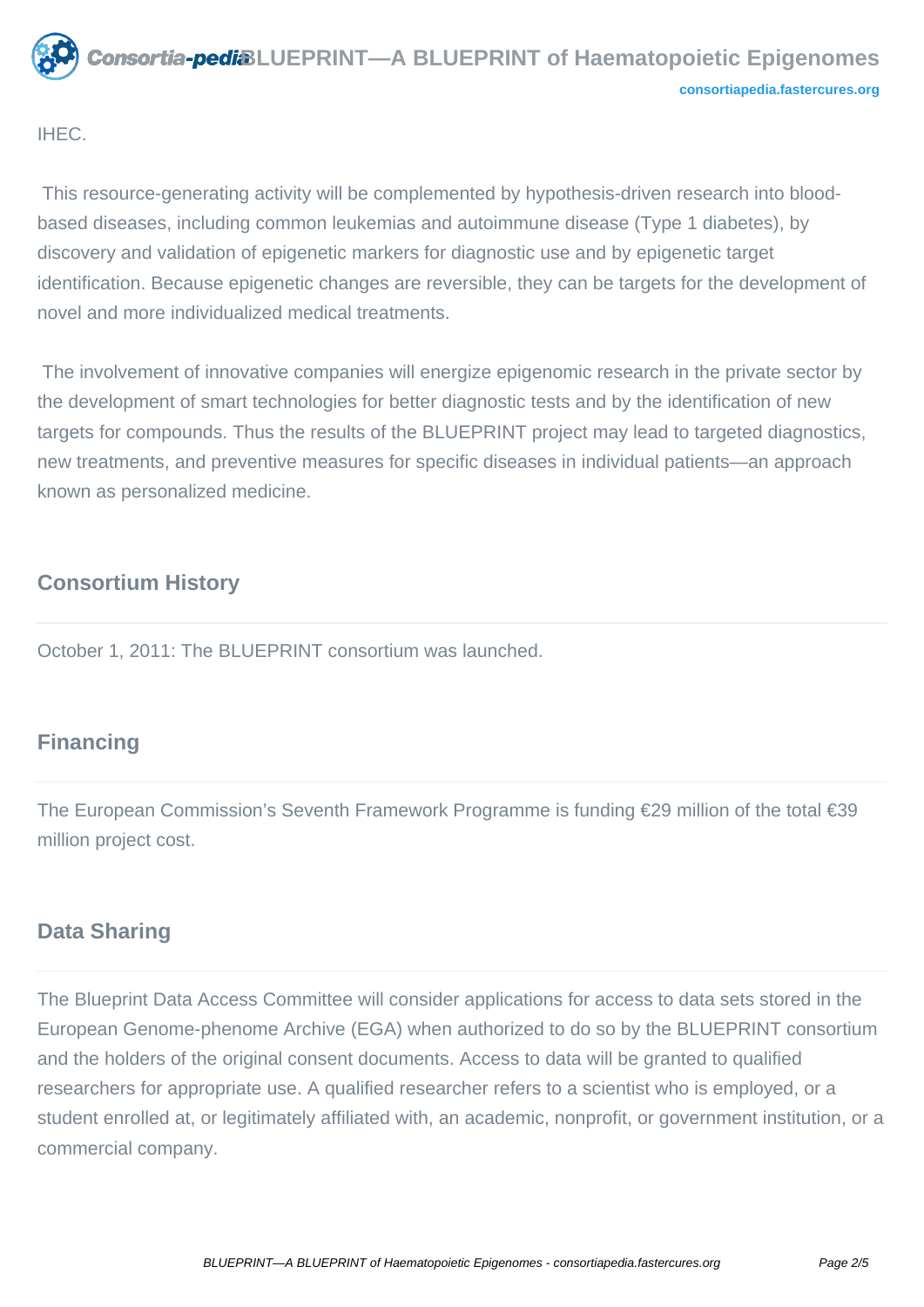

 Access to data will be granted to researchers for appropriate use and will be governed by the provisions laid out in the associated informed consent for each cohort or collection and by the terms contained in the Data Access Agreement.

 The Blueprint Data Access Committee is concerned only with access to the data stored within the EGA from the Blueprint Consortium. Access is conditional upon availability of samples and/or data and signed agreement by the researcher(s) and the responsible employing institution to abide by policies related to publication, data disposal, ethical approval, and confidentiality.

## **Links/Social Media Feed**

Homepage <http://www.blueprint-epigenome.eu/>

# **Points of Contact**

Marion Bussemakers, PhD BLUEPRINT Project Manager NCMLS/Radboud University 274 Dept. Molecular Biology PO Box 9101 6500 HB Nijmegen The Netherlands phone: +31-24-3615157 fax: +31 24 3610520

# **Sponsors & Partners**

Academisch Ziekenhuis Groningen Barcelona Supercomputing Center Cellzome AG Centre National de la Recherche Scientifique Christian-Albrechts-Universitaet Zu Kiel Consorci Institut D'Investigacions Biomediques August Pi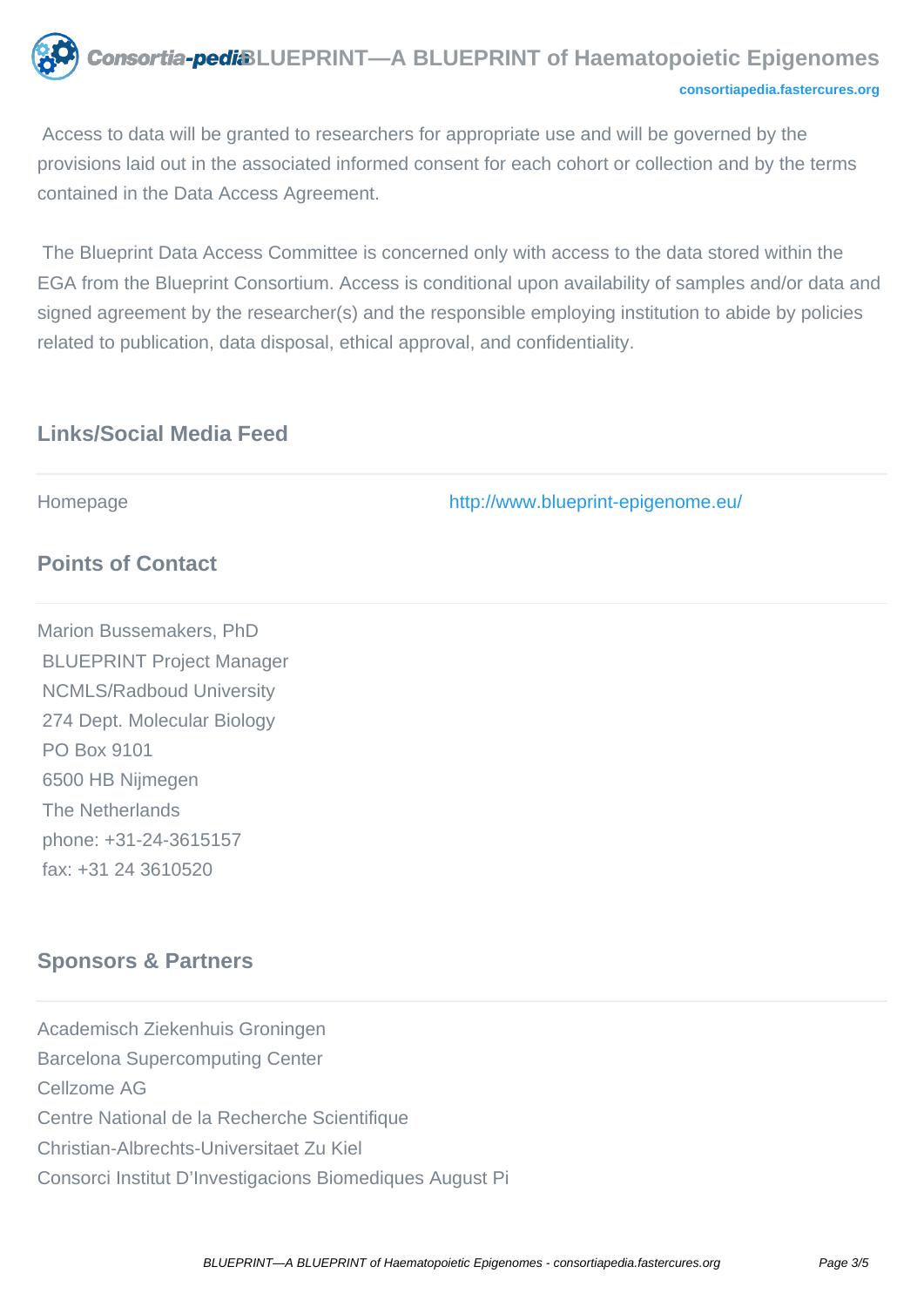**Consortia-pedi**&LUEPRINT—A BLUEPRINT of Haematopoietic Epigenomes

**[consortiapedia.fastercures.org](http://consortiapedia.fastercures.org/)**

I Sunyer Diagenode SA Erasmus Universitair Medisch Centrum Rotterdam European Molecular Biology Laboratory European Research and Project Office GMBH Fundacio Privada Centre de Regulacio Genomica Fundacio Privada Institut D'Investigacio Biomedica de **Bellvitge** Fundacio Privada Parc Cientific de Barcelona Fundacion Centro Nacional de Investigaciones Oncologicas Carlos III Genomatix Software GMBH Genome Research Limited Halo Genomics AB Institut National de la Sante et de la Recherche Medicale (Inserm) Istituto Europeo di Oncologia SRL Københavns Universitet Lunds Universitet Max Planck Novartis Forschungsstiftung Oxford Nanopore Technologies Ltd Queen Mary And Westfield College, University of London Radboud University Seconda Università Degli Studi di Napoli Siena Biotech Spa Sigolis AB The Babraham Institute The Chancellor, Masters and Scholars of the University of **Cambridge** The University of Edinburgh Universita Degli Studi Di Roma La Sapienza Universitaet Des Saarlandes Universitaet Leipzig Universitaet ULM Universitaetsklinikum Essen